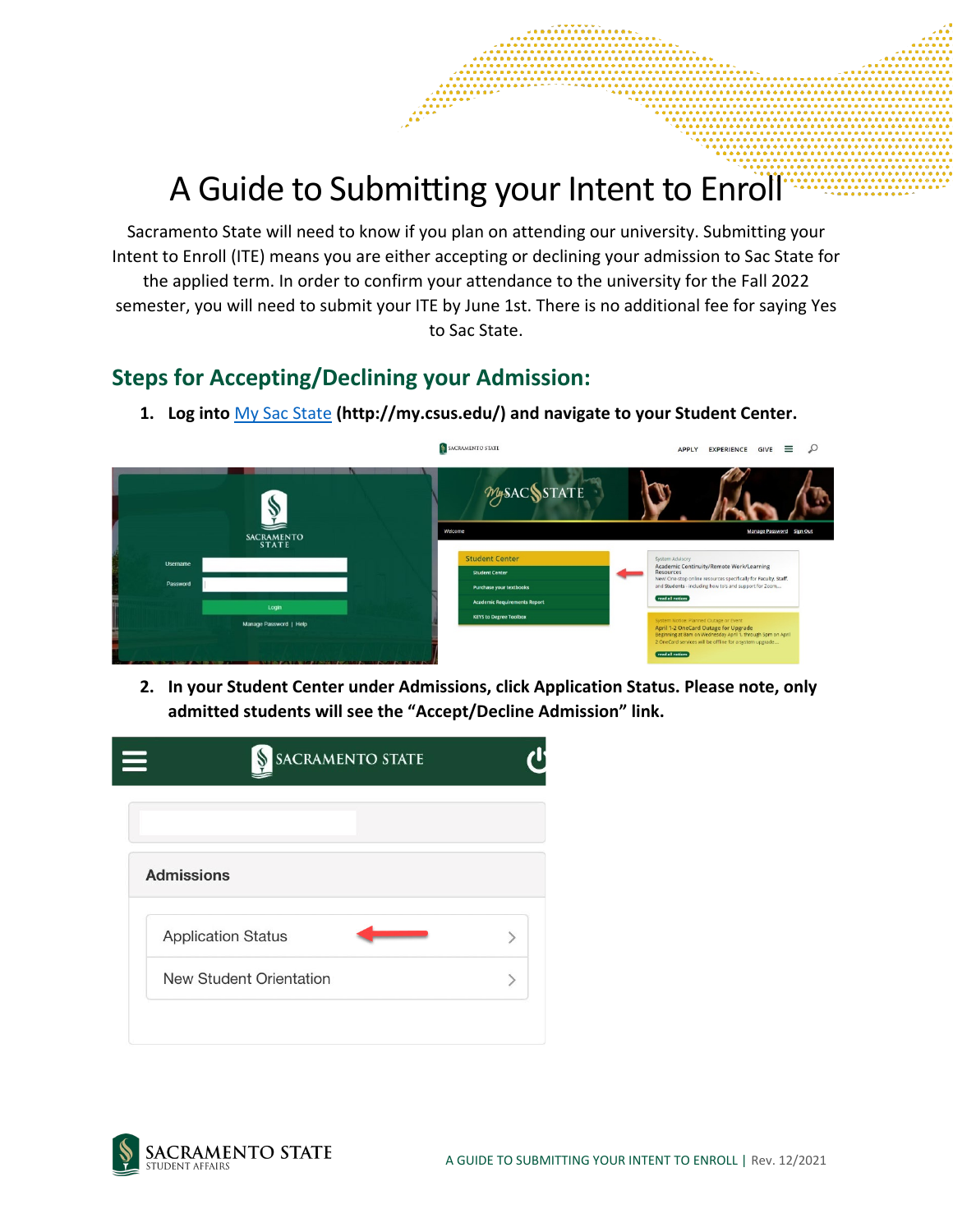| <b>Application Status</b>                                                |                                                                    |                                                |                         |
|--------------------------------------------------------------------------|--------------------------------------------------------------------|------------------------------------------------|-------------------------|
| <b>STATISTICS</b><br><b>TERM</b>                                         | PROGRAM                                                            | <b>PLAN</b>                                    | <b>APPLICATION DATE</b> |
| Spring 2022                                                              | Undergraduate Degree                                               | CHADV (Soc & Comm Contexts) BA                 | 08/31/2021              |
| As Of:                                                                   | 10/25/2021                                                         |                                                |                         |
| <b>Accept/Decline Admissions</b><br><b>University Admission Decision</b> | Admitted                                                           |                                                |                         |
| RESIDENT OF CALIFORNIA                                                   |                                                                    |                                                |                         |
| Outstanding items for this application                                   |                                                                    |                                                |                         |
| <b>ITEM</b>                                                              | <b>DESCRIPTION</b><br>$\blacktriangle$                             | $\triangle$ CONTACT<br>$\blacktriangle$ STATUS | DOCUMENT LINK           |
|                                                                          | While you await your admission decision, there are still important |                                                |                         |

**3. Click "Accept/Decline". Indicate your choice by clicking either "Accept Admission" or "I Decline Admission". You will be asked to confirm your choice. The "Previous" button will take you to the page on the left.** 

|                         |           |                    |                                                                                                                                                                                                                                                |                       | go to                 |  |
|-------------------------|-----------|--------------------|------------------------------------------------------------------------------------------------------------------------------------------------------------------------------------------------------------------------------------------------|-----------------------|-----------------------|--|
| Accept Admission        |           |                    |                                                                                                                                                                                                                                                |                       |                       |  |
|                         |           |                    | We are pleased to grant you admission to the following program(s). Note that once<br>you accept or decline admission to a particular program it will no longer appear on<br>this page. Select the program you would like to accept or decline. |                       |                       |  |
| Academic<br>Institution | Term      | Academic<br>Career | Program                                                                                                                                                                                                                                        | Application<br>Number | <b>ACCEPT/DECLINE</b> |  |
| Sacramento              | Fall 2022 | Undergraduate      | Undergraduate<br>Degree                                                                                                                                                                                                                        |                       | ACCEPT/DECLINE        |  |

**4. If you accept admission, confirm your decision and you will receive a confirmation notice. Welcome to the Hornet Family!** 

| Institution       | Sacramento State          | Career                                                                                                                                                                                            | Undergraduate        |
|-------------------|---------------------------|---------------------------------------------------------------------------------------------------------------------------------------------------------------------------------------------------|----------------------|
| <b>Admit Term</b> | Fall 2022                 | Program                                                                                                                                                                                           | Undergraduate Degree |
|                   | <b>Application Number</b> |                                                                                                                                                                                                   |                      |
|                   |                           | Select either the Accept or Decline button to indicate your choice. You will then be asked to<br>confirm your decision. Select the Previous button if you do not wish to make a selection at this |                      |